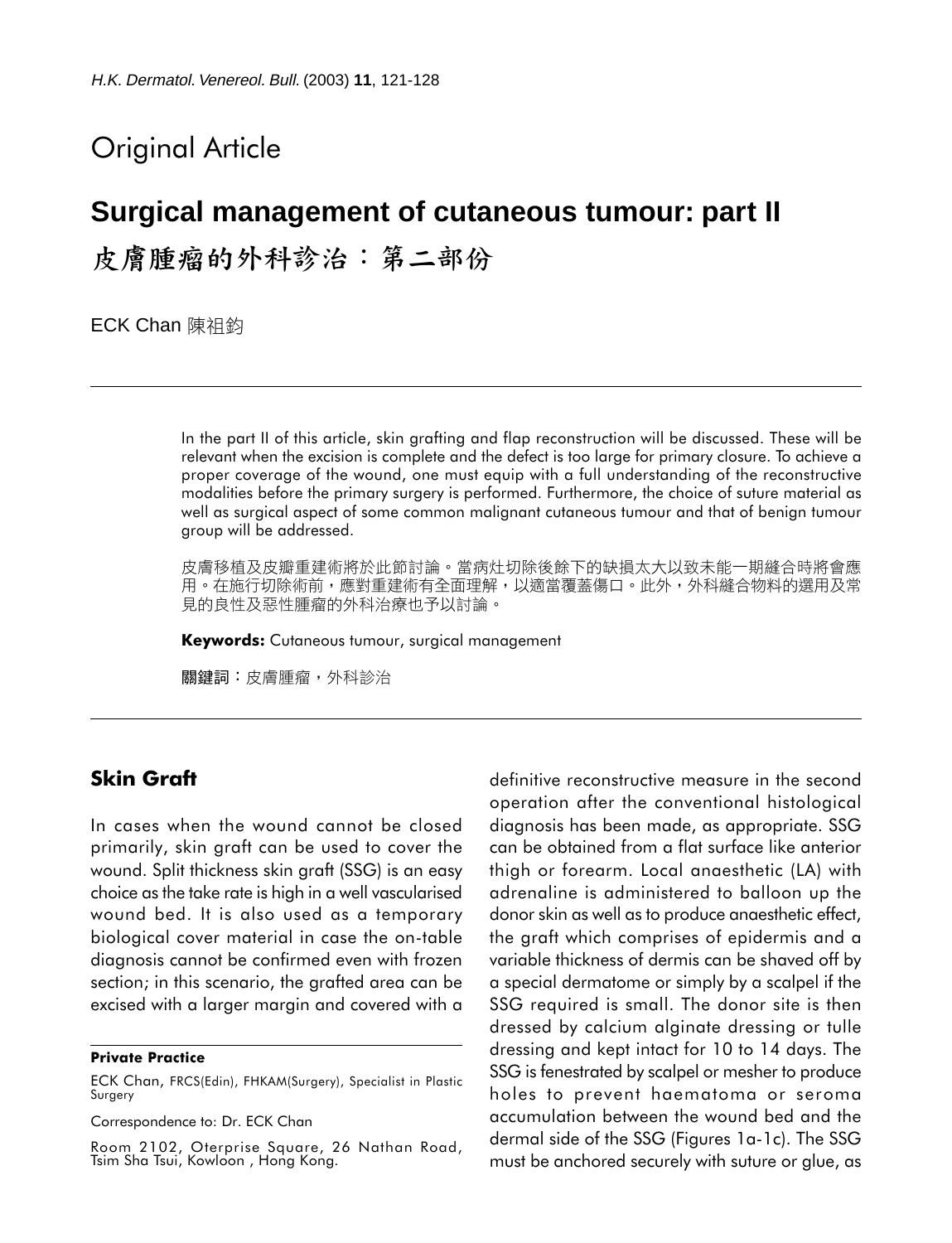

Figure 1a. Extramammary Paget's disease of perineum.



Figure 1b. Lesion excised.



Figure 1c. SSG is meshed and used to cover the defect.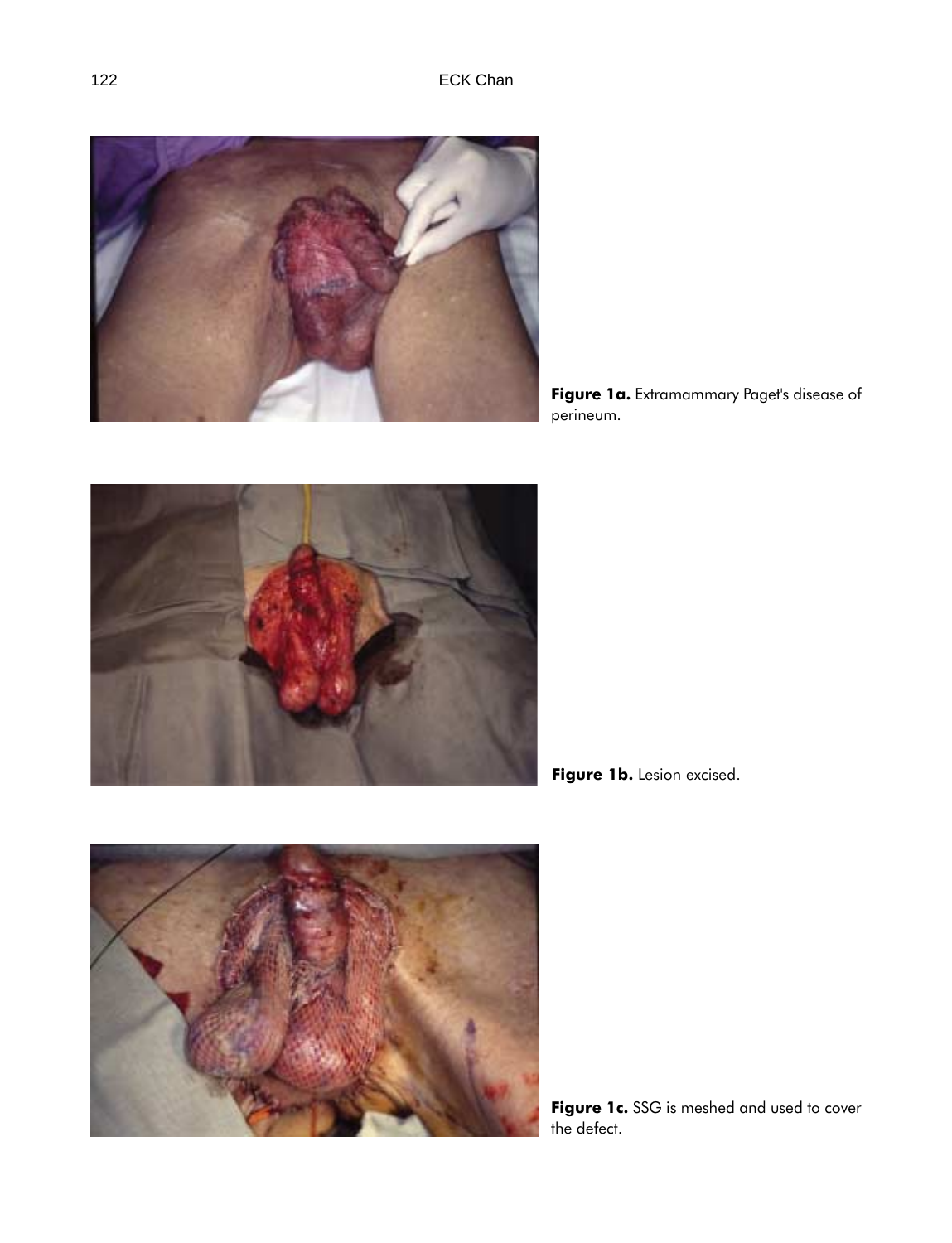any movement between the SSG and the wound bed surface is detrimental. The graft should not be applied to bare bone (where periosteum has been stripped off), or bare cartilage as the graft will not be taken. The applied graft is covered by bolster dressing, which composes of an undermost layer of tulle dressing and wet then dry gauze and the whole dressing is anchored by multiple stitches which gives a compression effect.

In other situations, full thickness skin graft (FTSG) that is harvested from the preauricular, post auricular, supraclavicular, flexural areas of the body can be applied to the wound bed and is sutured to secure. The donor defect should be closed primarily or be grafted in some special circumstances. The advantage of the FTSG is the better colour and textural match as well as the better function of the skin graft, but this choice is limited by the availability and the lower percentage of successful 'take' this is particularly evident if the bed is not well vascularised as after irradiation or highly scarred areas.

#### Flap reconstruction

Another armamentarium used is local flap, which is a piece of skin and superficial fascia transferred from the nearby surface. A flap is a tissue structure that contains its own intravascular circulation while being transferred from the donor to the recipient site and a graft is a tissue that is transferred without its own blood supply. The latter survives entirely on the blood supply of the recipient site.

Surgeons use the local tissue next to the wound to cover the defect; this neighbouring tissue carries its own blood supply which is different from a graft. Due to its neighbourhood location, the skin flap is always almost the best match ever, whilst skin graft harvested from a faraway site is insurmountable (Figures 2a-2c). But this requires more surgical experience and produces an extra wound. A local flap can be of random pattern blood supply and axial pattern blood supply, the difference of these two is that the latter contains an anatomically identifiable arterial and venous system. The safety rule for an average random pattern flap is of 1:1 length-to-width ratio, though this can be up to 2:1 ratio in highly vascularised area like the face. An axial pattern flap raised with the known arterio-venous system can override this ratio, and at times it may be transferred completely and barely based on these vessels, in such case, it is named island flap. The merits of a flap which carries its own blood supply is that it can be used to cover bare bone or cartilage and can also be used in the case when a graft of the other structure (e.g. cartilage) is also required to reconstruct the defect in one goal. This graft-onflap application can be exemplified in the reconstruction of large full thickness loss of skin and cartilage of the nose.

Occasionally, a distant flap is used. It is a piece of tissue (cutaneous containing in this context) that was transferred from a distant anatomical region. One example is deltopectoral flap which is used to cover lower chin wound, this is achieved by raising the upper chest skin flap which is based on the perforating vessels at the 2nd and 3rd intercostal space just lateral to sternum, this pedicle flap can be used to cover large defect of the face and the neck. This flap usually required division of the base in two to three weeks time. In the history tracing back to year 1597, Taglicocozzi had been using this similar principle by using the arm flap for nasal reconstruction.

Rarely, a free flap will be used. In case of a sizable defect and the above modalities are inappropriate, a flap from a distant body region can be raised with its arterial-venous system and transferred to the defect where the arterial and venous system are then connected to a recipient artery and venous system for blood supply. This type of tissue transfer required expertise of microvascular anastomosis and high demand of surgical technique.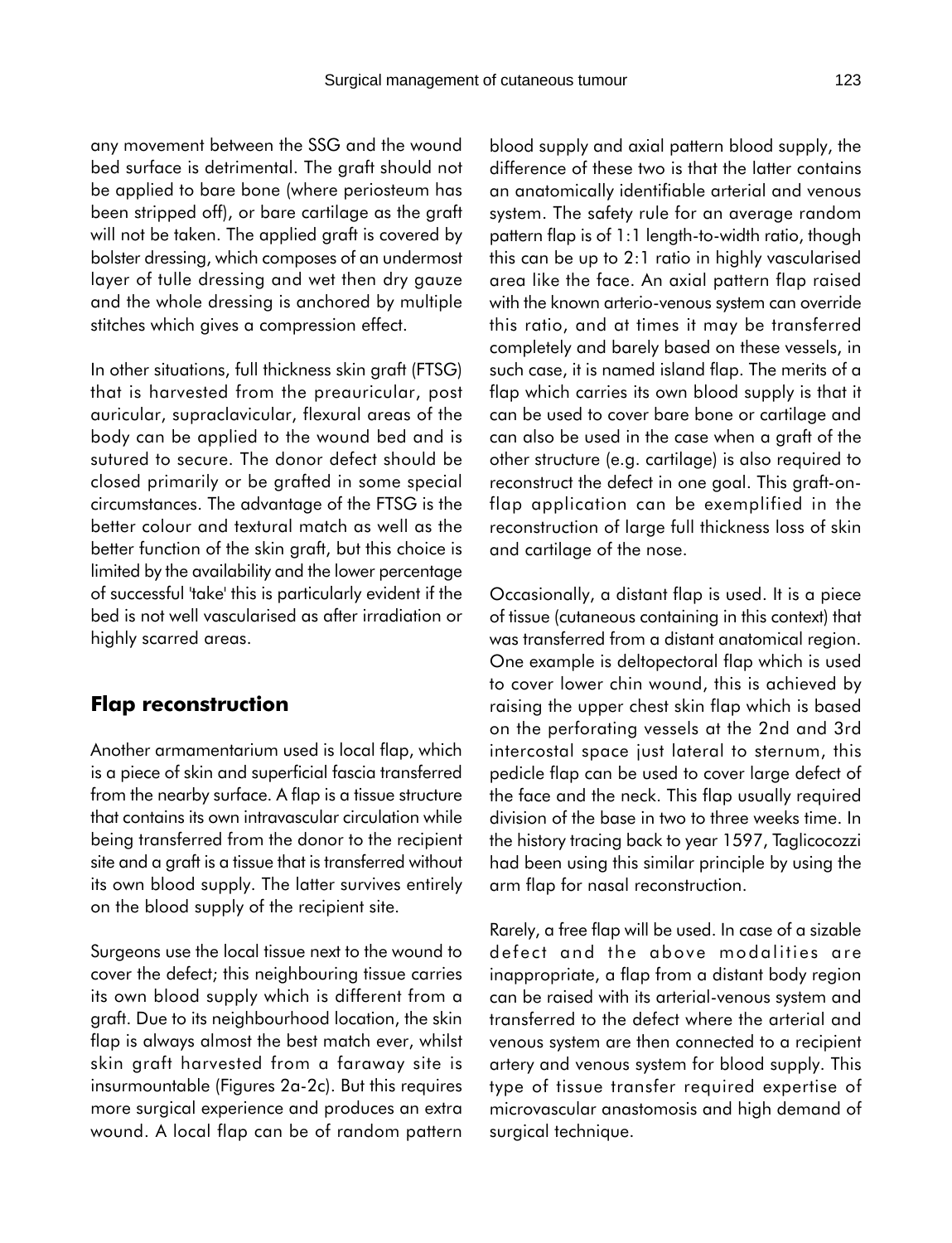

Figure 2a. BCC at nasal tip bridge.



Figure 2b. A local flap is planned; the secondary defect is expected to be covered by another local flap such that the final wound will lie in the glabellar crease. This applies the principle of a bilobed flap.



Figure 2c. The defect is covered by a local flap which provides a near-perfect match in color and texture.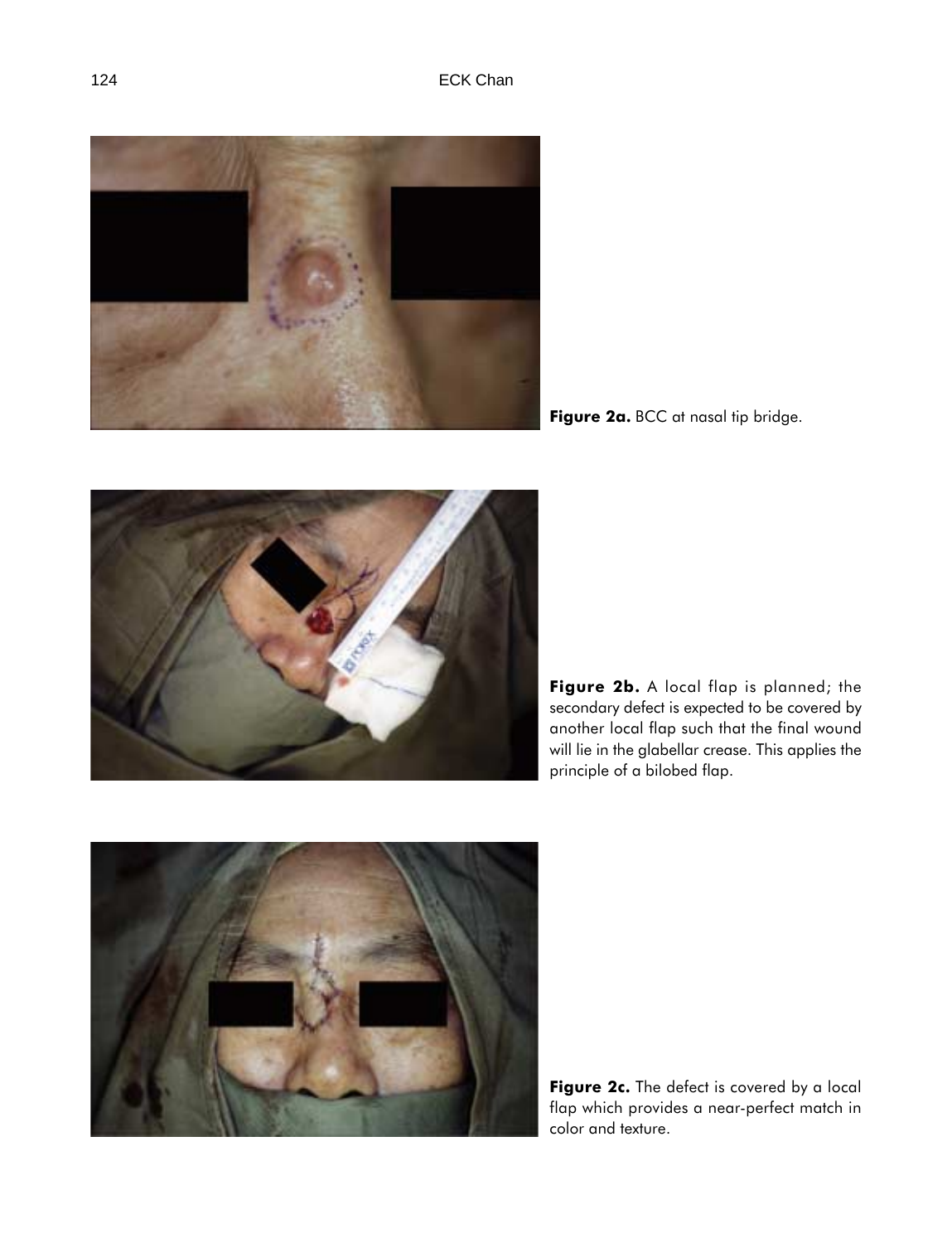### Suture material

To achieve proper closure and best aesthetic outcome as well as adequate holding ability for wound healing requires the precise selection of the suture material. The strength, the thickness, the reaction by the host tissue and the absorption of the material, the handling characteristics and knotting ability determine whether a particular material is suitable for a wound.

Suture material can be classified as absorbable and nonabsorbable material. Within either group, they are divided as synthetic or natural material. Common examples of absorbable material are catgut, polyglactin (Vicryl), poliglecaprone (Monocryl), polyglycolide (Dexon), and that of nonaborbable are nylon (Dermalon), polypropylene (Prolene) and silk.

Since the suture material used in cutaneous surgery does not require the persistence of strength as in abdominal surgery, the material chosen should based on the thickness, reaction from the host and absorption, and handling characteristics. All suture material will be metabolised and absorbed. Suture material is absorbed in one of the two ways, enzymatic digestion and hydrolysis. Enzymatic digestion involves cellular involvement and also more inflammation and subsequent fibrosis and is exemplified by catgut. Hydrolysis is actually the effect of water that breaks the molecular bonds of the material as exemplified by most synthetic absorbable sutures. Silk and catgut produce a significant amount of inflammation and thus not a preferred choice in cutaneous surgery.

Suture material may be monofilament or multifilament. Monofilament material has the advantage of less chance of harbouring bacteria but is usually stiffer and thus worse knotting characteristics. Multifilament material shows better knotting property and strength and it may be coated to improve tissue passage.

A suture will be thinner as the number of 'O's increases e.g. 4-O suture is thinner than 3-O and be thicker when numeric value increases e.g. PDS 1 suture is thicker than PDS O.

In the past, needles are intended to reuse, the suture material is threaded through the eye of the needle and thus the base of the needle is larger than the thread, this may produce excessive trauma when the needle passes through the tissue. In the recent decades, the use of atraumatic needle in which the needle and the thread are of the same diameter, so that the tissue which the needle passes through will be exactly as that is needed. The needle used for cutaneous surgery are cutting or reverse cutting for the percutaneous layer; cutting or tapercut for the dermal layer; roundbody and tapercut needle are for the subcutaneous layer.

## Basal cell carcinoma

Surgical excision has been shown to be the most effective treatment modality for basal cell carcinoma (BCC).<sup>1-5</sup> Five-year cure rate by excision is above 90%.<sup>6,7</sup> The variability of the recurrence rate may be related to the experience of the surgeon, anatomic location, size, and histological characteristics. Incompletely excised BCC has a recurrence rate of 30-40% compare to that of 1% in completely excised cases.<sup>8</sup>

Fortunately, most BCC in Hong Kong are subtypes that show distinctive clinical border, one local study by Cheng, Luk and Chong indicated that 60% are pigmented types and 33% are rodent ulcers.<sup>9</sup>

Margins of 2 to 10 mm<sup>1,10-15</sup> have been recommended; Wolf and Zitelli demonstrated that a 4 mm margin should be taken in BCC of less than 2 cm in diameter. No data has been shown to suggest an appropriate depth; it appears adequate to include the superficial subcutaneous layer.<sup>11</sup>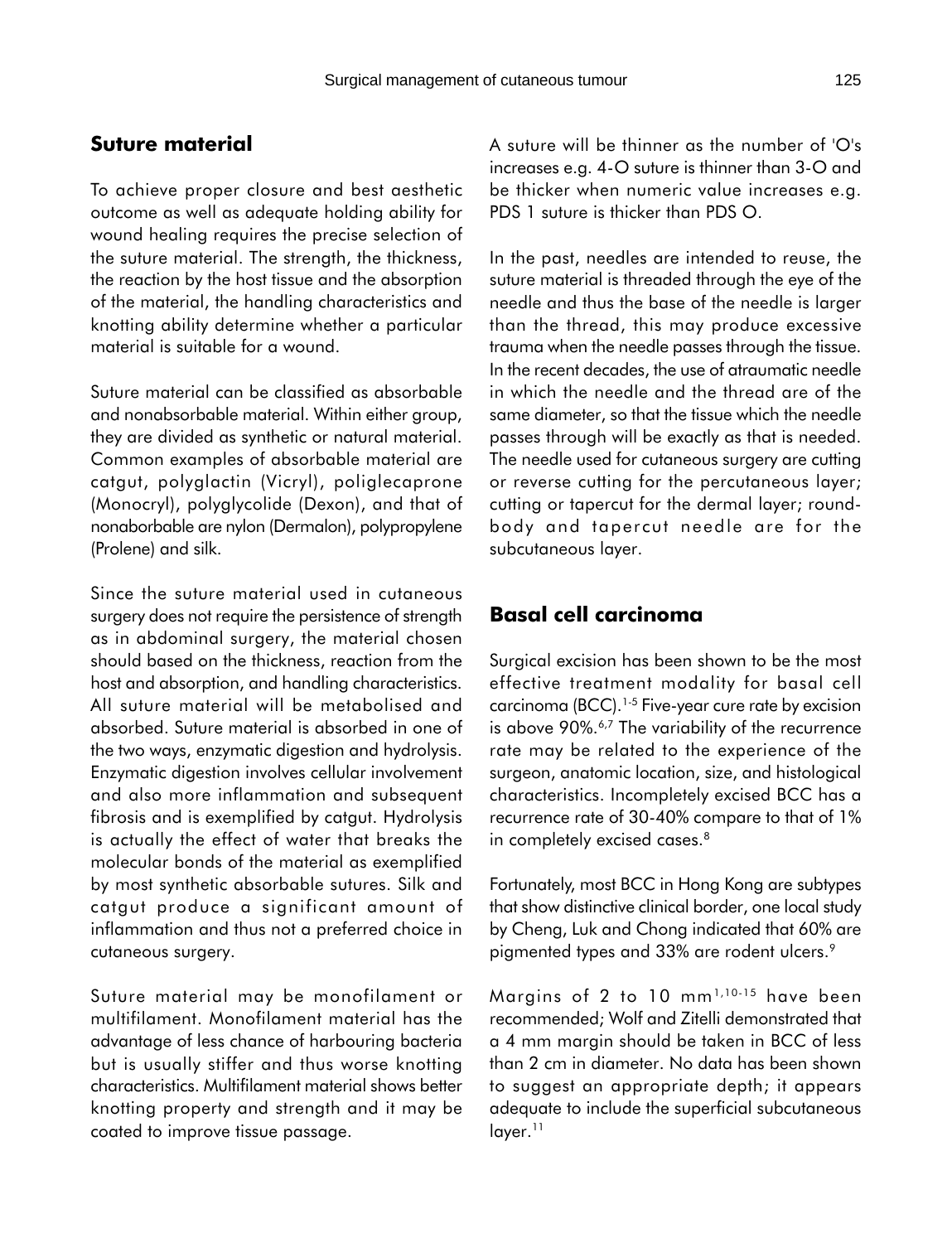Anatomic site is one of the important prognostic factors that predict recurrence. Large tumour size, the infiltrative and morpheoa subtypes and recurrence cases are also of prognostic relevance. BCCs located in the ear, face, and scalp have higher recurrence rate of 43%, 20%, 15% respectively in one study.<sup>16</sup> Rowe noted that the five-year recurrence rate of reexicison of recurrent BCC was 17%.<sup>17</sup>

Although Mohs surgery was addressed as a method with better preservation of normal tissue and lowest tumour recurrence rate, this method is not widely practiced in Hong Kong. This method requires specialised training and the surgery takes long hours to finish. In difficult cases, one should not be reluctant to employ frozen section control for better tumour clearance.

# Squamous cell carcinoma

Surgical excision is again an excellent treatment for small primary squamous cell carcinoma (SCC).

Poor prognostic factors are tumour greater than 2 cm, $^{18}$  depth of invasion below reticular dermis,  $^{19-21}$ rapid growth,<sup>22</sup> poor differentiation,<sup>19,20,23-25</sup> perineural invasion,26-27 Marjolin's ulcer,18,28-30 tumour on the ear and lip,<sup>18</sup> and of recurrent cases.<sup>26,27</sup> These high risk cases should better be dealt with by Mohs surgery or with frozen section control.<sup>30</sup>

Clinical margins of 2 mm to 10 mm have been recommended according to size, location, histological types and primary or recurrent nature of the tumour.25, 31-33 Some authors recommend 4 mm for primary SCC of less than 2 cm and with good prognostic features; 6 mm for tumour of larger than 2 cm and at low risk area; and 1 cm margin for cases at high risk sites.<sup>25</sup> The depth should include the subcutaneous layer.<sup>34</sup>

Recurrence rate of low risk cases after excision ranges from 5% to 8%.18,32 Those with poor risk factors like poor differentiation, invasion below reticular dermis, Marjolin's ulcer, history of rapid growth and at ear/lip, the recurrence can be greater than 25%.<sup>18</sup>

SCC tends to metastasis, the rate ranges from 1% in tumours less than 2 cm, and raise to 14% in cases greater than 5 cm.<sup>35</sup> Deep invasion through dermis is usually associated with metastasis. The lip has the highest rate of metastasis in respect to the anatomical site, half of the cases showed metastasis at presentation.<sup>18</sup> Marjolin's ulcer has a metastatic rate of 40%.<sup>36,37</sup>

#### Malignant melanoma

Surgical excision is the treatment of choice for primary cutaneous melanoma.<sup>38</sup>

The most important criterion that guides the surgeon for a surgical margin is the depth of the tumour.39-42 There is a trend of shifting to narrower margin from wide excision margin that was practiced earlier in the century; in the pre-war years, the excision margin was 5 cm, and in 1960s, some even recommend a margin of 15 cm. After the release of the data from the WHO Melanoma Group in 1988, and that of the Intergroup trial, the following margin is the recommended: in-situ melanoma requires 2-5 mm margins, less than 1 mm thick requires 1 cm clinical margin, 1-4 mm requires 2 cm, though no studies have evaluated the margin require for thicker than 4 mm, a 3 cm margin is often recommended.32, 43-45

The depth of excision depends on the anatomical location. Excision should extend to the underlying fascia in general, and to subgaleal plane in the scalp. No universal agreement on those locations where the deep fascia is not apparent such as in the face.<sup>38</sup>

Melanoma of thinner than 0.76 mm have a risk of recurrence of 1% per year, that of 1.5-4 mm is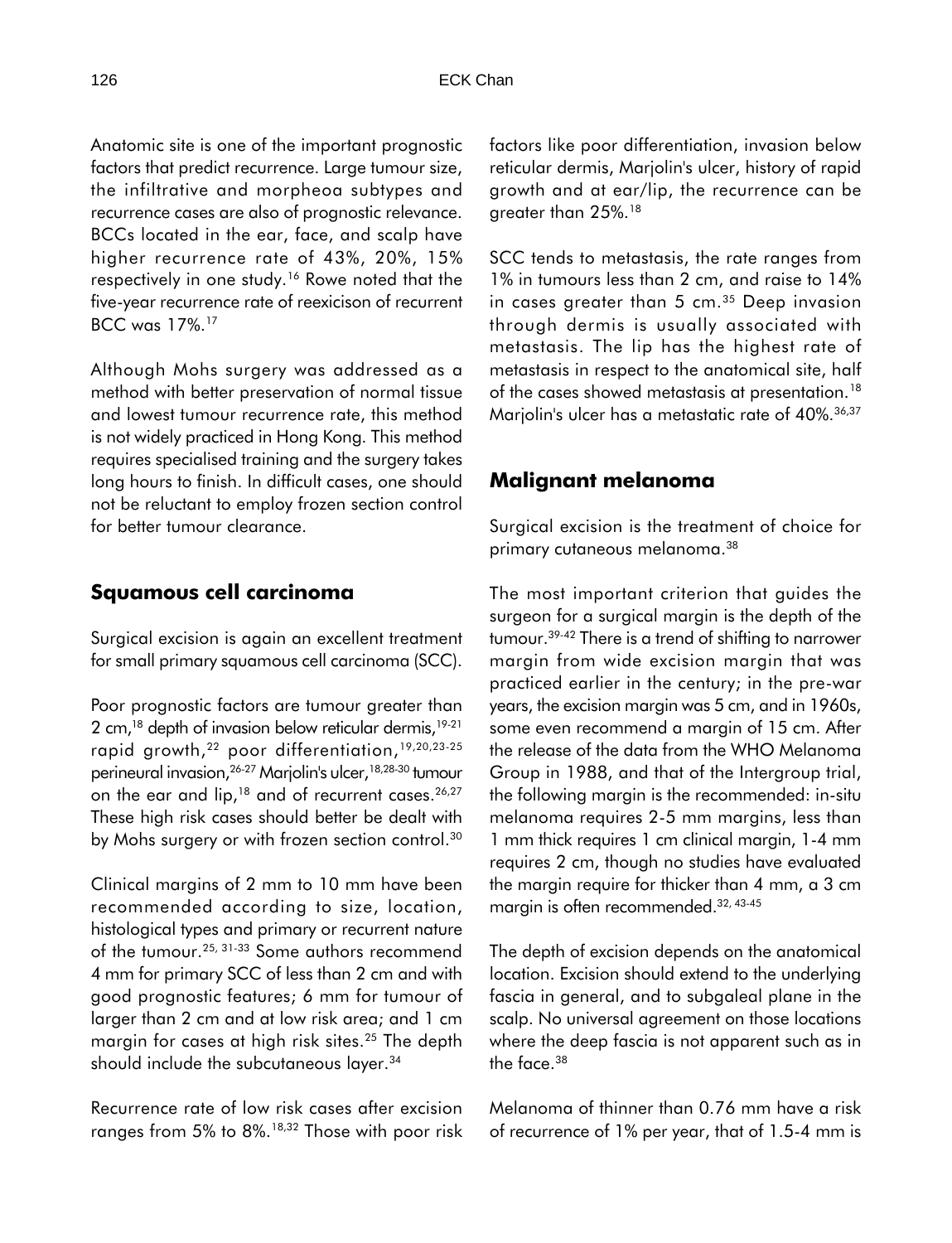of 12-19% per year for the first two years and gradually drop to 5% per year in the fifth year. Tumour thicker than 4 mm has a 30% risk of recurrence in the first year, the rate changed to 12% per year in each of the following three years.46,47

#### Benign tumours

The list of benign tumours that lead to medical attention is extensive. The lesions require surgical removal are those of uncertain pathology, or that of cosmetic concern. Occasionally, some other personal reasons like advice from a fortune teller or removal is believed to change ones luck also affects the decision. Despite the various reasons, these lesions of concern are most often those on the face and exposed areas, aesthetic outcome after the treatment is then an important element in selecting the treatment of choice. Many ablative methods are used, chemical ablation, laser removal, electrical fulguration or surgery are common examples. All other modality except surgical removal and closure create wounds that are left to re-epithelialize or heal by secondary intention. Such outcome may create depressions and prolonged erythema which are not very appealing and sometimes even require revision at a later stage. This corresponds to the principle of wound healing that a clean sharp incised wound that is opposed properly would heal better and result in a near-invisible scar. Healing with secondary intention induces a prolonged inflammatory process and healing with a heavy element of fibrosis, i.e. scar. Though it is frequently observed that healing on the face which is a very vascularised area result in good scar, this applies in small wound but may not be so in larger wound. Thus it is not the practice of the author to let the wound heal with secondary intention, and to choose ablative methods apart from surgical removal and closure in the lesions bigger than 3-4 mm in diameter, it is especially true in cosmetic removal of facial lesions.

#### Conclusion

Skin tumour is a common compliant that makes a patient turn up in medical consultation. As the tumours can be malignant or benign, it appears important for clinicians to be familiar with a variety of surgical procedures to achieve successful biopsy and adequate management. Proper selection of a biopsy technique is essential in making a correct diagnosis. When properly performed, the biopsy can be helpful in determining the extent and the choice of subsequent management. Once the diagnosis has correctly been made, selecting the most appropriate treatment is next logical step. In different institution and clinician's preference, a different approach may be required. It must be emphasised that the approach for diagnosis and treatment for each patient must be individualised. Since the lesions are commonly located in exposed area, aesthetic consideration must be included in the formulation of treatment plan with the patient. When the tumour has been adequately ablated, the wound can be closed primarily, or covered with different reconstructive methods which include skin grafting, local flaps, distant flaps and free flaps.

#### References

- 1. Ratner D, Skouge JW. Surgical management of local disease. In: Miller SJ, Maloney ME, editors. Cutaneous oncology: Pathophysiology, diagnosis, management. Malden, MA: Blackwell Science; 1998:664-71.
- 2. Bennett RG, editor. Fundamentals of cutaneous surgery. St Louise: C.V. Mosby; 1988.
- 3. Thissen MR, Neumann MH, Schouten LJ. A systematic review of treatment modalities for primary basal cell carcinomas. Arch Dermatol 1999;135:1177-83.
- 4. Dubin N, Kopf AW. Multivariate risk score for recurrence of cutaneous basal cell carcinomas. Arch Dermatol 1983;119:373-7.
- 5. Siegle RJ, Schuller DE. Multidisciplinary surgical approach to the treatment of perinasal nonmelanoma skin cancer. Dermatol Clin 1989;7:711-31.
- 6. Rowe DE, Carroll RJ, Day CL Jr. Long-term recurrence rates in previously untreated (primary) basal cell carcinoma: implications for patient follow-up. J Dermatol Surg Oncol 1989;15:315-28.
- 7. Fleming ID, Amonette R, Monaghan T, Fleming MD. Principles of management of basal and squamous cell